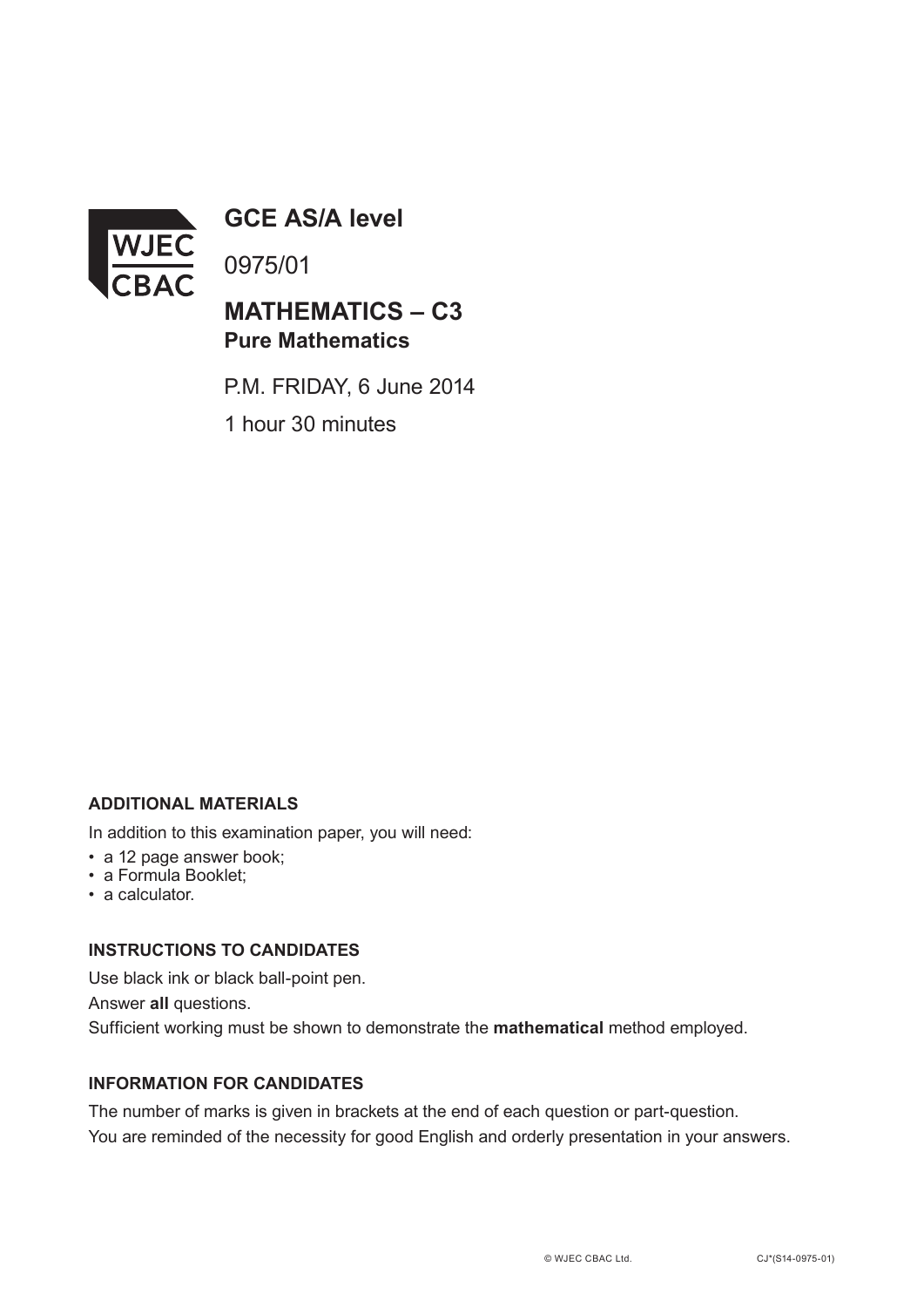**1.** *(a)* Use Simpson's Rule with five ordinates to find an approximate value for the integral

$$
\int_0^3 \ln(8 + e^x) dx.
$$

Show your working and give your answer correct to two decimal places. [4]

*(b)* **Use your answer to part** *(a)* to deduce an approximate value for the integral

$$
\int_0^3 \ln(16 + 2e^x) dx.
$$
 [2]

**2.** Find all values of  $\theta$  in the range  $0^{\circ} \le \theta \le 360^{\circ}$  satisfying

$$
8\tan^2\theta - 5\sec^2\theta = 7 + 4\sec\theta.
$$
 [6]

**3.** The curve *C* is defined by

$$
y^4 - 2x^2 + 8xy^2 + 9 = 0
$$

(a) Show that 
$$
\frac{dy}{dx} = \frac{x - 2y^2}{y^3 + 4xy}.
$$
 [4]

(b) Show that there is no point on *C* at which  $\frac{dy}{dx} = 0$ . [4] d *y*  $\frac{y}{x} = 0$ 

**4.** Given that  $x = 2e^{t} - 5$ ,  $y = 8e^{-t} + 3e^{t} - 4$ , find the value of *t* when  $\frac{dy}{dx} = -1$ . Give your answer correct to three decimal places. The same state of  $[7]$ d  $\frac{y}{x} = -1$ 

**5.** *(a)* Show that  $f(x) = \ln(3x^2 - 2x - 1) - 4x^2$  has a stationary value when x satisfies

$$
12x^3 - 8x^2 - 7x + 1 = 0.
$$
 [4]

*(b)* You may assume that the equation  $12x^3 - 8x^2 - 7x + 1 = 0$  has a root  $\alpha$  between –1 and 0.

The recurrence relation

$$
x_{n+1} = \left(\frac{8x_n^2 + 7x_n - 1}{12}\right)^{\frac{1}{3}}
$$

with  $x_0 = -0.6$  can be used to find  $\alpha$ . Find and record the values of  $x_1, x_2, x_3, x_4$ . Write down the value of  $x_4$  correct to four decimal places and show this is the value of  $\alpha$  correct to four decimal places. [5]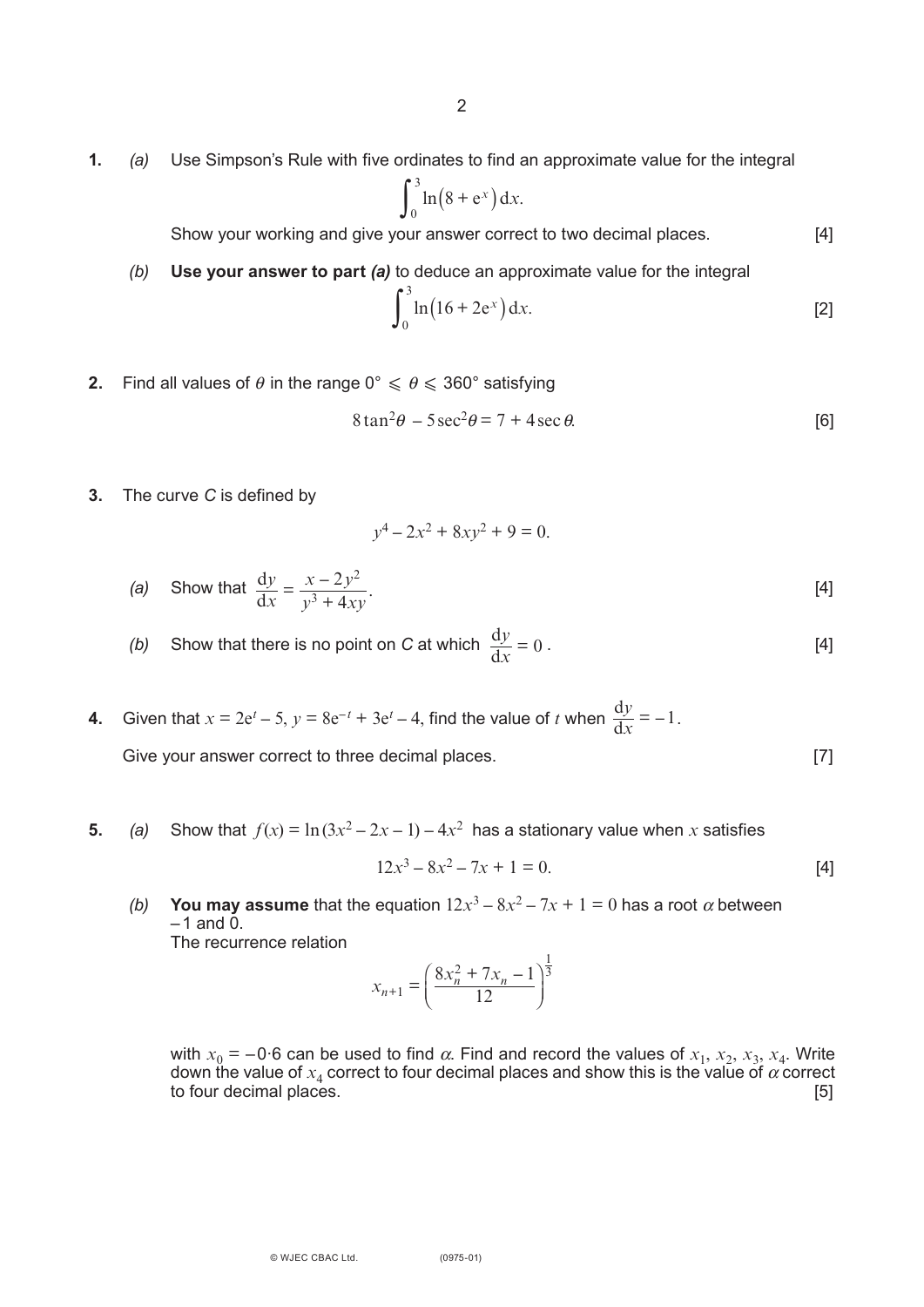**6.** *(a)* Differentiate each of the following with respect to *x*, simplifying your answer wherever possible.

(i) 
$$
\frac{1}{\sqrt[4]{9-4x^5}}
$$
 (ii)  $\frac{3+2x^3}{7-x^3}$  [5]

- *(b)* (i) Sketch the graph of  $y = sin^{-1}x$  for values of *x* satisfying  $-1 \le x \le 1$ .
	- (ii) By first rewriting  $y = \sin^{-1}x$  as  $x = \sin y$ , find an expression for  $\frac{dy}{dx}$  in terms of *x*. You should justify any choice of sign that you make.  $\frac{dX}{dx}$  [6] d *y x*
- **7.** *(a)* Find each of the following, simplifying your answer wherever possible.

(i) 
$$
\int \cos(2-5x) dx
$$
, (ii)  $\int \frac{4}{e^{3x-2}} dx$ , (iii)  $\int \frac{5}{\frac{1}{6}x-3} dx$ . [6]  
(b) Evaluate  $\int_{2}^{6} \sqrt{4x+1} dx$ . [4]

**8.** *(a)* Show, by counter-example, that the statement

$$
2a + 3b \equiv 2|a| + 3|b|
$$

is false.  $[2]$ 

*(b)* Solve the equation

$$
|3x - 2| = 7|x|.
$$
 [3]

**9.** The function  $f$  has domain  $(-\infty, 4)$  and is defined by

$$
f(x) = x^2 - 8x + 7.
$$

*(a)* Express  $f(x)$  in the form

$$
f(x) = (x + a)^2 + b,
$$

| where $a, b$ are constants whose values are to be found. |
|----------------------------------------------------------|
|----------------------------------------------------------|

*(b)* Hence or otherwise, find an expression for  $f^{-1}(x)$ . (*x*). [4]

# **TURN OVER**